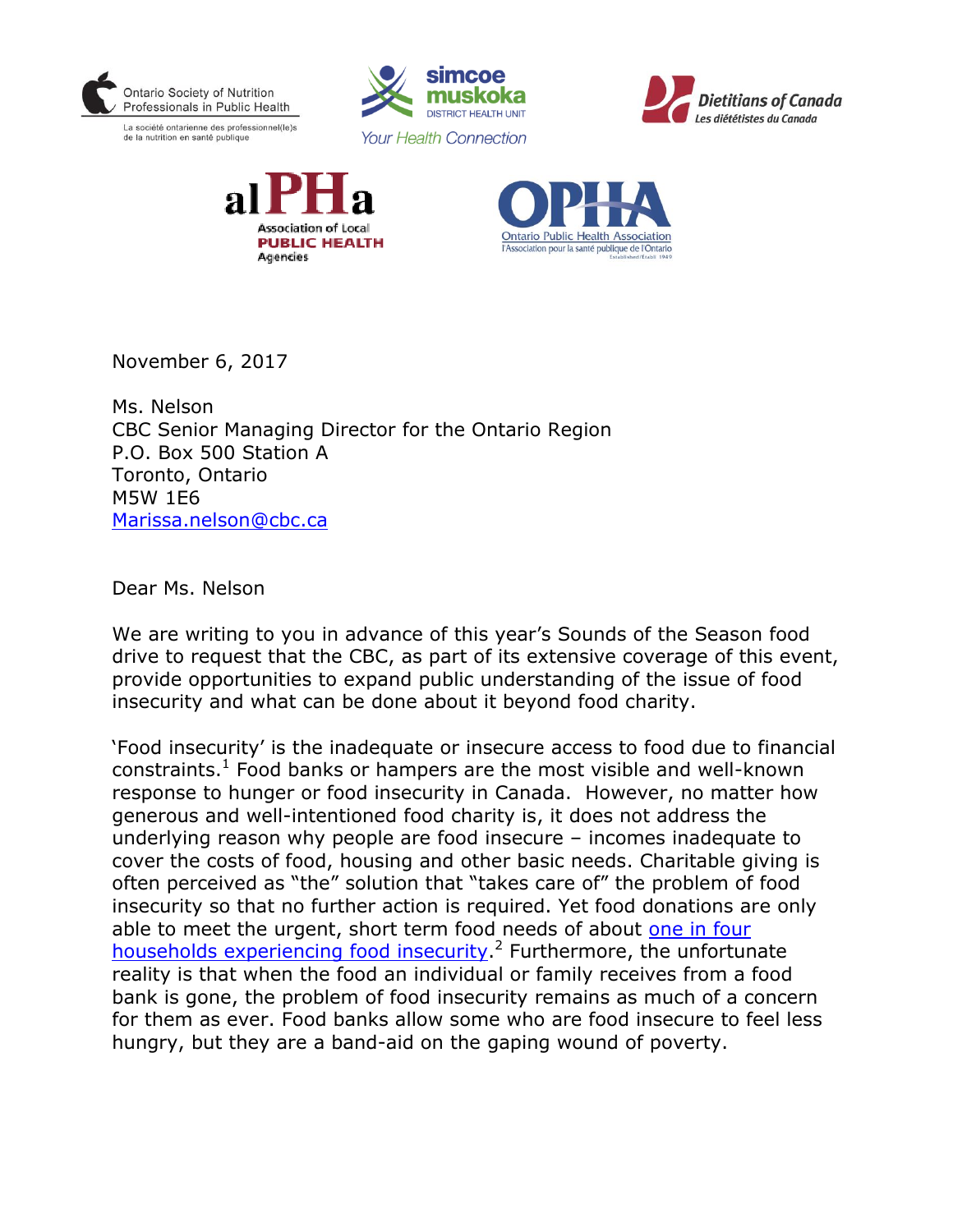Household food insecurity in Ontario has remained persistently high, affecting about one in eight households, since 2005.<sup>3</sup> In other words, food banks are not solving this problem; nor can they. The scope of the problem is too big for community agencies to fill, and food banks can never address the underlying problem of income inadequacy or poverty. This conclusion is reinforced by the results of the Nutritious Food Basket (NFB) food costing surveys that health units across the province conduct annually. Year after year NFB survey results demonstrate that income from social assistance and low wage employment falls far short of what is needed to cover even basic costs of food and rent.

As emphasized in the Ontario Society of Nutrition Professionals in Public Health (OSNPPH) [Position Statement on Responses to Food Insecurity,](https://www.osnpph.on.ca/upload/membership/document/2016-02/position-statement-2015-final.pdf#upload/membership/document/position-statement-2015-final.pdf)<sup>4</sup> and the [Position Statement and recommendations on Addressing Household Food](https://www.dietitians.ca/Downloads/Public/HFI-Position-Statement-and-Recommendations-DC-FINA.aspx)  [insecurity in Canada from Dietitians of Canada](https://www.dietitians.ca/Downloads/Public/HFI-Position-Statement-and-Recommendations-DC-FINA.aspx)<sup>5</sup>, higher level policy decisions are clearly needed to ensure that everyone has the income to feed themselves and their families with dignity now and in the long term. Recognizing this, the Simcoe Muskoka District Health Unit has developed "No money for food is Cent\$less" ([Cent\\$less\)](http://www.simcoemuskokahealth.org/Promos/poverty=hunger), a communication campaign intended to raise broad awareness of the issue of food insecurity, its pervasive impact on health, and the need for income policy solutions such as an adequate basic income guarantee and living wages. Food Banks Canada<sup>6</sup> has called for a [basic income program](https://www.foodbankscanada.ca/Blog/November-2016-(1)/The-Promise-of-a-Basic-Income-in-Canada.aspx?lang=en-CA) that, by providing people with enough money to live a life with dignity, would reduce the need for food banks.

In essence, we need an adequate income for everyone, so they can afford basic needs: fair wages for those who work, levels of social assistance that allow people unable to work to acquire their own food in a dignified manner, and moving forward on a basic income for all program that will eliminate the deepest forms of poverty that lead people to lack the ability to eat in one of the wealthiest nations in the world.

Last year, in response to a letter from OSNPPH, you described how the CBC provides extensive and on-going coverage about poverty and food insecurity, and this is indeed appreciated. We believe that by ensuring such coverage is well-integrated into promotional programming leading up to Sounds of the Season and during the event itself, CBC can make an important contribution to the public understanding of the need for longer term solutions to food insecurity.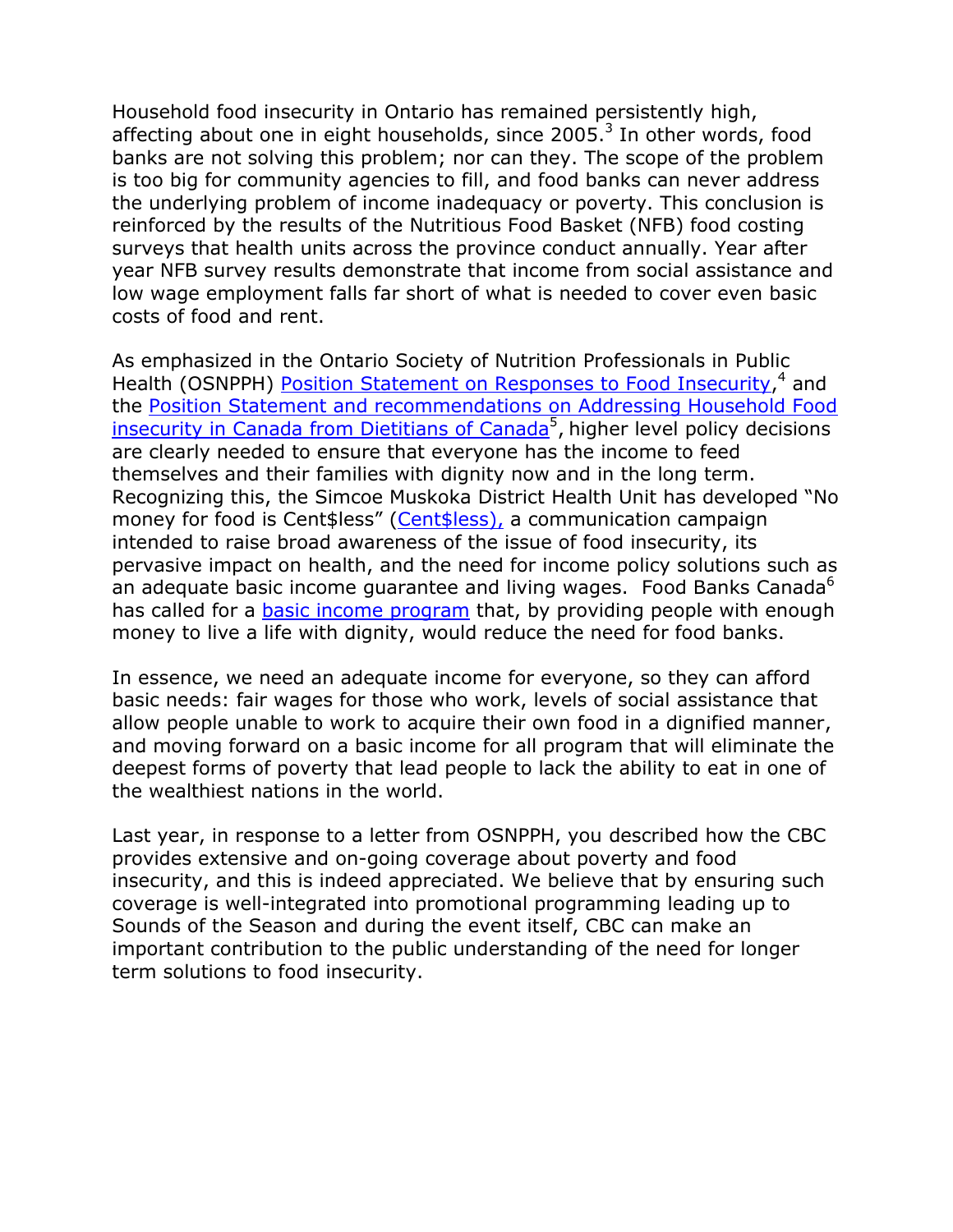As part of your coverage of this issue, we invite you to interview any of the following experts on food insecurity:

Ms. Mary Ellen Prange, Chair, Food Insecurity Workgroup, Ontario Society of Nutrition Professionals in Public Health.

Mary Ellen Prange has been a member of the Ontario Society of Nutrition Professionals in Public Health since 1994 and led the development of [OSNPPH's Position Statement on Responses to Food Insecurity](http://www.osnpph.on.ca/upload/membership/document/2016-02/position-statement-2015-final.pdf). [maryellen.prange@hamilton.ca](mailto:maryellen.prange@hamilton.ca) 905-546-2424 Ext. 3484

Dr. Elaine Power, Associate Professor, School of Kinesiology & Health Studies, Queen's University.

Elaine Power has been conducting research on food insecurity for almost 25 years and is the primary author of the Dietitians of Canada Background Paper on the Prevalence, Severity and Impact of Household Food Insecurity (2016). [https://www.dietitians.ca/Dietitians-Views/Food-](https://www.dietitians.ca/Dietitians-Views/Food-Security/Household-Food-Insecurity.aspx)

[Security/Household-Food-Insecurity.aspx.](https://www.dietitians.ca/Dietitians-Views/Food-Security/Household-Food-Insecurity.aspx) [power@queensu.ca](mailto:power@queensu.ca) 613-548- 4476

Dr. Valerie Tarasuk, Professor, Department of Nutritional Sciences, University of Toronto.

Valerie Tarasuk is an internationally recognized expert on household food insecurity and one of Canada's leading researchers in this field. She has conducted dozens of studies to investigate this problem in Canada and published more than 60 peer-reviewed research articles. She is the Principal Investigator of the PROOF project: Food Insecurity Policy Research. [Valerie.Tarasuk@utoronto.ca](mailto:Valerie.Tarasuk@utoronto.ca) 416-978-0618

Ms. Jennifer Buccino, Regional Executive Director for Dietitians of Canada (DC) in Ontario.

As Regional Executive Director, Jennifer Buccino supports the work of dietitians and DC members in all areas of practice to advance the health of Ontarians through food and nutrition. [Jennifer.Buccino@dietitians.ca](mailto:Jennifer.Buccino@dietitians.ca) 905- 330-1407

Dr. Lisa Simon, Associate Medical Officer of Health, Simcoe Muskoka District Health Unit.

Lisa Simon is a Public Health and Preventive Medicine specialist with an interest in the social determinants of health, and has advocated for a strong basic income guarantee for Ontarians. [Lisa.Simon@smdhu.org](mailto:Lisa.Simon@smdhu.org) 705-721- 7520 or 1-877-721-7520 Ext: 7244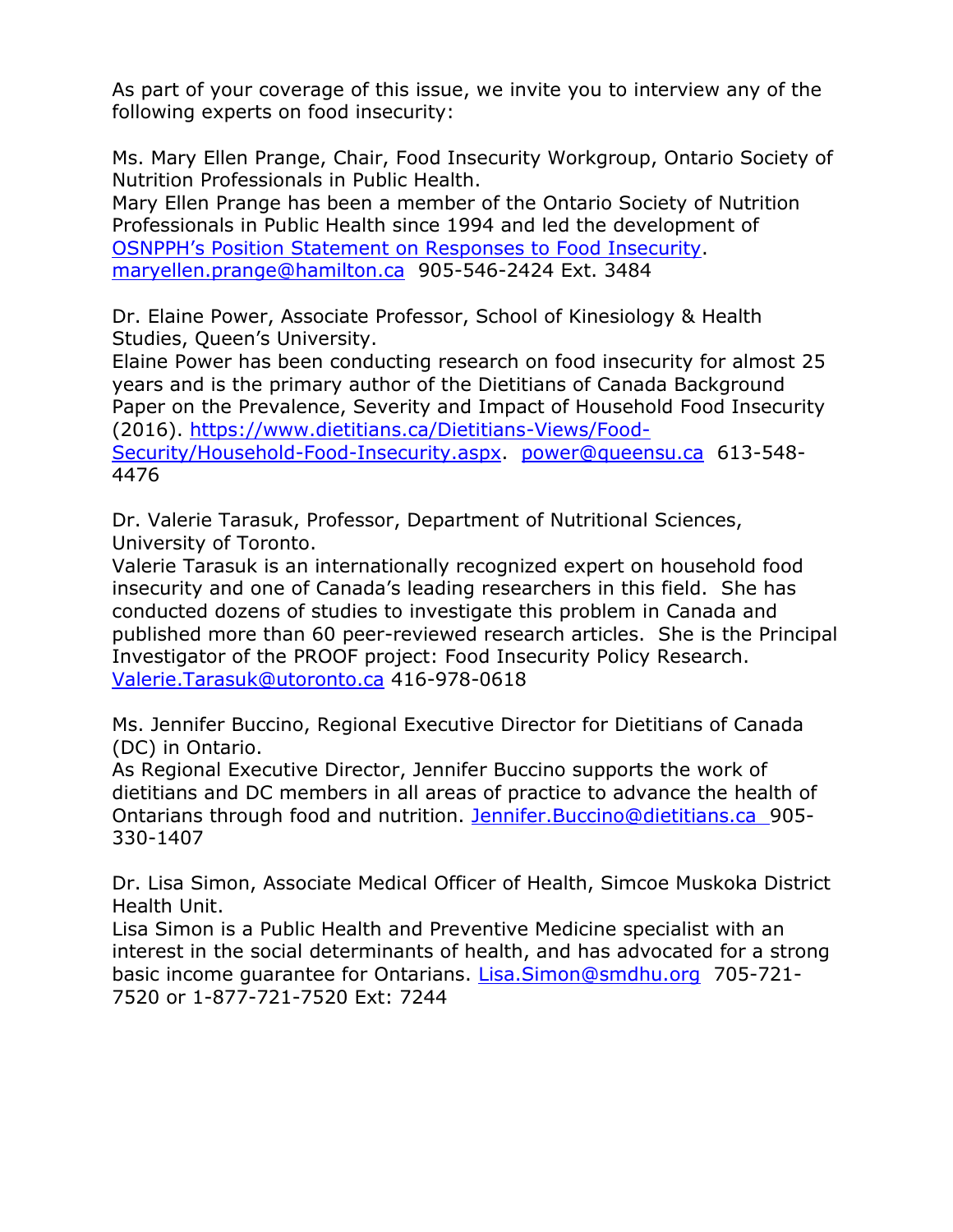We would welcome the opportunity to discuss this with you further.

### **Sincerely**

Ms. Erinn Salewski, RD Dennis Raphael, PhD OSNPPH Management

# *Original signed by Original signed by*

Dr. Elaine Power, PhD Ms. Jennifer Buccino, MEd RD Associate Professor **Regional Executive Director** School of Kinesiology & Health Studies Northwest and Central Ontario Queen's University **Dietitians of Canada (DC)** 

# *Original signed by Original signed by*

Co-Chair **Professor of Health Policy &** York University

# *Original signed by Original signed by*

Dr. Lisa Simon, MD MPH CCFP FRCPC Ms. Loretta Ryan, CAE, RPP Associate Medical Officer of Health Executive Director Simcoe Muskoka District Health Unit Association of Local Public Health

# *Original signed by*

Ms. Pegeen Walsh Executive Director Ontario Public Health Association (OPHA)

Agencies (alPHa)

Copy: London CBC: [londonnewstips@cbc.ca](mailto:londonnewstips@cbc.ca) Thunder Bay CBC: [cathy.alex@cbc.ca](mailto:cathy.alex@cbc.ca) Ottawa CBC: [ottawamorning@cbc.ca](mailto:ottawamorning@cbc.ca) Sudbury CBC: [fiona.christensen@cbc.ca](mailto:fiona.christensen@cbc.ca) Kitchener-Waterloo CBC: [yournewskw@cbc.ca](mailto:yournewskw@cbc.ca)